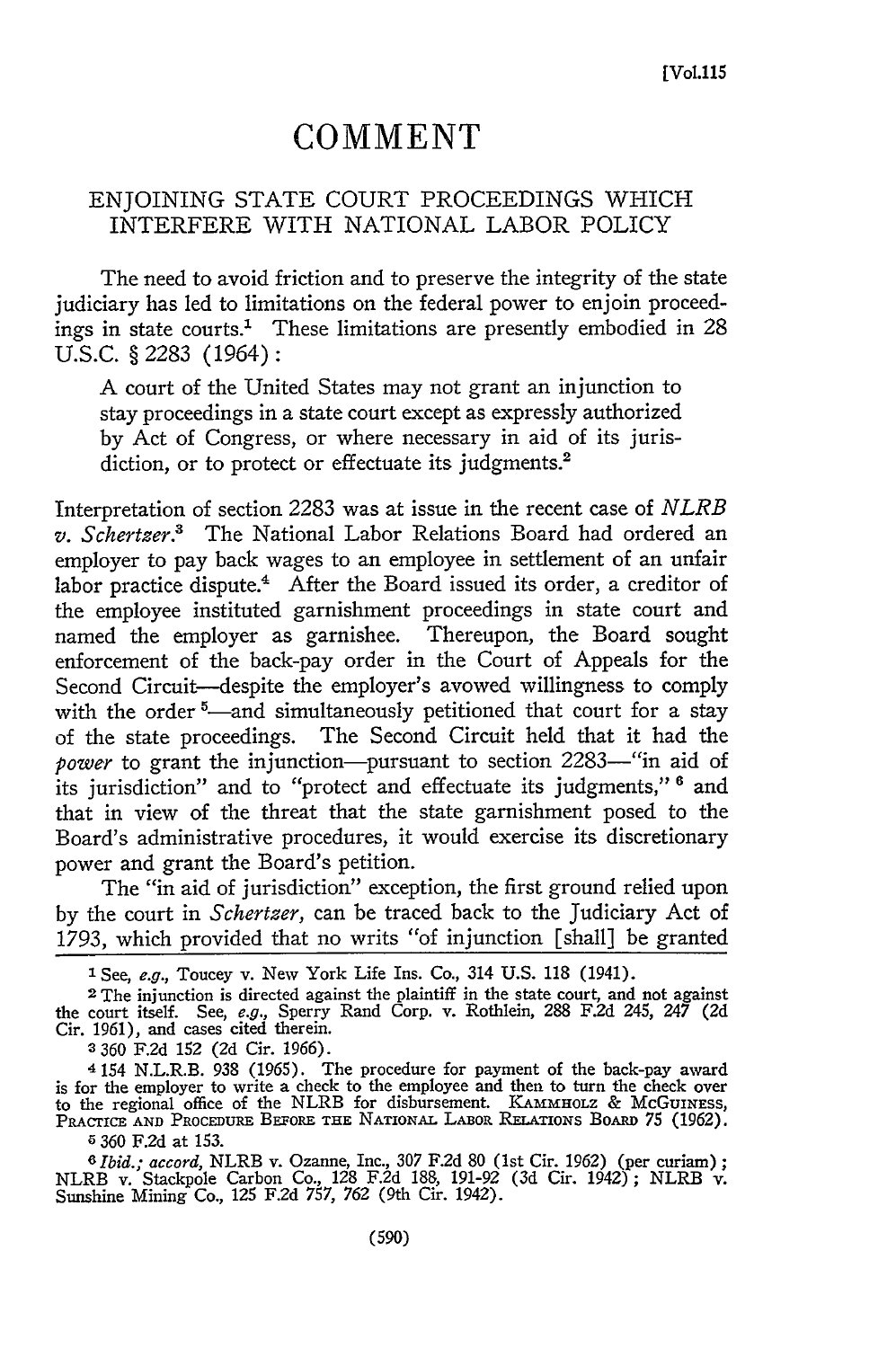to stay proceedings in any court of a state." **'** Although this section, without substantial modification, remained in effect until the passage of the Judicial Code in 1948,<sup>8</sup> federal courts in the post-Civil War period experienced difficulty with the inflexibility of the standard and therefore carved exceptions.<sup>9</sup> The first such case was *French v. Hay*,<sup>10</sup> where a Virginia plaintiff sued a Pennsylvania defendant in a Virginia state court, alleging misappropriation of his property and demanding damages and an accounting. The suit for an accounting was removed to federal court before the state court had acted upon it, and a state decree which awarded the plaintiff damages was vacated **by** the federal court. Thereupon, the plaintiff brought an action in the Pennsylvania state court upon the vacated judgment, and the federal court enjoined the Pennsylvania court from holding further proceedings on the matter. The Supreme Court affirmed the injunction, holding that "while the jurisdiction [of the federal court] lasted it was exclusive, and could not be trenched upon **by** any other tribunal." **"** The state action had this effect because it would have deprived the federal court of the ability to grant an effective remedy in that a federal decree in favor of the defendant, without the stay, would leave him "in exactly the same situation he would have been if those decrees had been against him." **<sup>12</sup>** Similarly, in *Julian v. Central Trust Co.,"3* a federal court enjoined a state court from levying upon property involved in a foreclosure proceeding in the federal court because the state action would have deprived the federal court of the ability to make whatever disposition of the property it saw fit.<sup>14</sup> These exceptions are presently included within the "in aid of jurisdiction" exception, $15$  and thus, under that

7Act of March 2, 1793, § *5,* 1 Stat. 335.

**8** Section 5 of the Judiciary Act of 1793 was codified in **REV. STAT.** § 720 (1875). At that time an exception was added to permit stays of state proceedings where the action arose under federal bankruptcy laws. Toucey v. New York Life Ins. Co., 314 U.S. 118, 132-33 (1941). Later *§720* was reenacted as §265 of the Judicial Code of 1911. Act of March *3, 1911,* § 265, 36 Stat. 1162.

<sup>9</sup> Durfee & Sloss, *Federal Injunctions Against Proceedings in State Courts: The Life History of a Statute, 30 MICH. L. REV. 1145, 1149 (1932).<br>10 89 U.S. (22 Wall.) 250 (1874). For other examples, see Looney v. Eastern* 

Texas R.R., 247 U.S. 214 (1918); Riverdale Cotton Mills Co. v. Alabama & Ga. Mfg. Co., 198 U.S. 188 (1905) ; Julian v. Central Trust Co., 193 U.S. 93 (1904) **;** Deitzsch v. Huidekoper, 103 U.S. 494 (1880). For an excellent discussion of *French v. Hay,* see Durfee & Sloss, *supra* note 9, at 1149-51.

**<sup>11</sup>**French v. Hay, 89 U.S. (22 Wall.) 250, 253 (1874). *2 Ibid.*

**13193** U.S. 93 (1904).

 $14$   $Id.$  at 112-14. The general rule under the pre-section 2283 anti-injunction statutes was that "when a federal court has acquired jurisdiction, whether originally or by removal, . **.** . it may enjoin proceedings in a state court for the incidental purpose of making effective its 'prior jurisdiction  $\ldots$ ..." Durfee & Sloss, supra note 9, at 1151. It is doubtful whether this doctrine permitted a stay of the state proceedings where the only objection was that the sta *Court Proceedings,* 74 HARv. L. Rxv. *726,* 731-32 (1961).

<sup>15</sup>The Revisers' Notes to § 2283 indicate that the "in aid of jurisdiction" ex- ception was intended to include the removal exception. H.R. **REP.** No. 308, 80th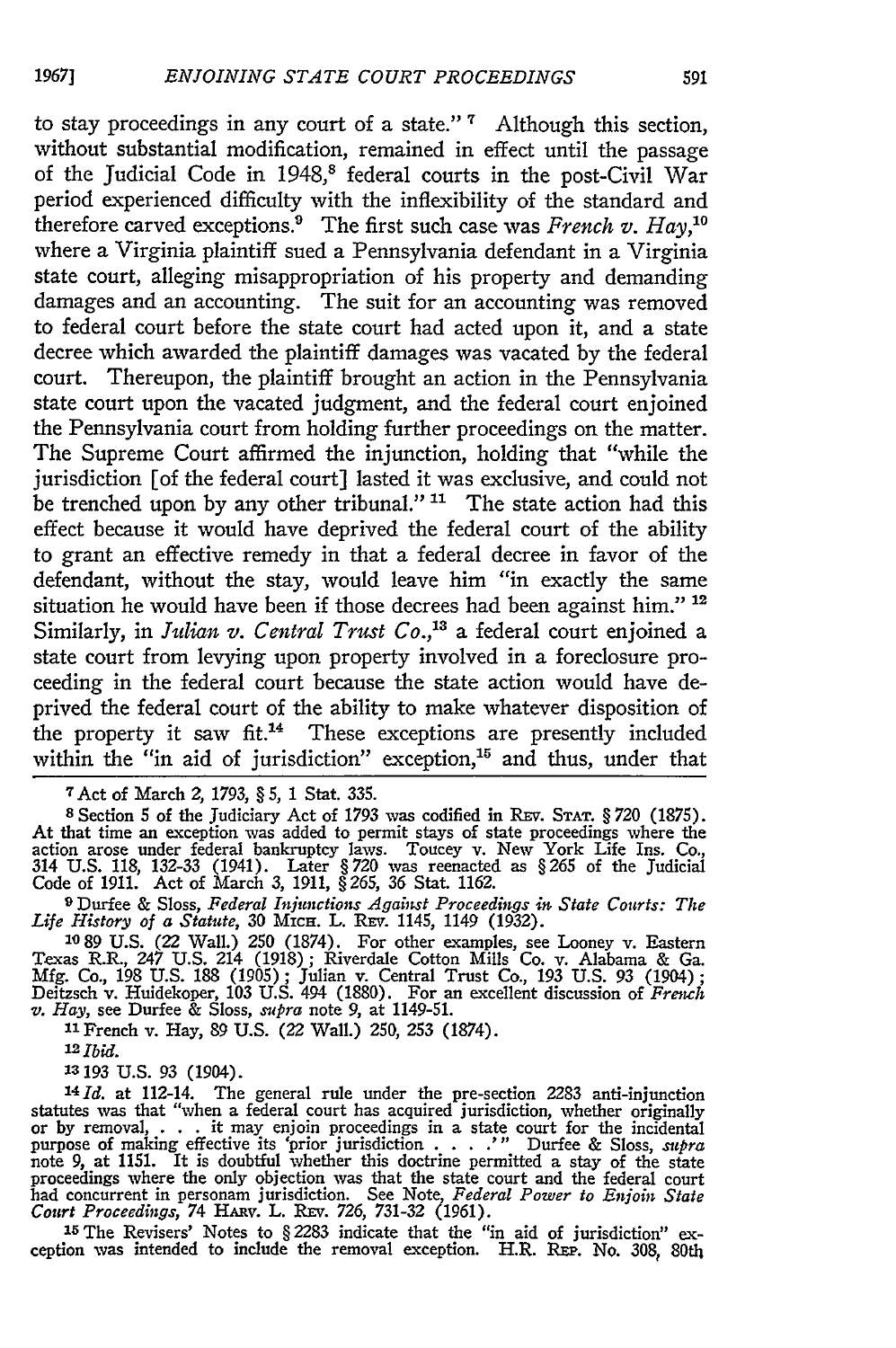clause, a federal court may enjoin state proceedings which frustrate its ability to grant an appropriate remedy.

The leading case illustrating the application of the "in aid of jurisdiction" exception is *Capital Service*, *Inc. v. NLRB*.<sup>16</sup> In that case, an employer filed an unfair labor practice charge with the Board and simultaneously petitioned a state court to enjoin a labor union from picketing. The state court issued an injunction, and the NLRB petitioned the federal district court, pursuant to section 10(j) of the National Labor Relations Act,<sup>17</sup> to enjoin the picketing and to stay the state injunction proceedings on the ground that the stay was necessary to preserve the federal court's jurisdiction over the injunction proceedings. The district court granted the stay as necessary "in aid of its jurisdiction," and the Supreme Court affirmed, holding that the district court must "have unfettered power to decide for or against the union, and to write such decree as it deemed necessary to effectuate the policies of the Act . . . . "<sup>18</sup> Thus the district court could stay the state proceedings to free itself of the remedial restraints which the state court had imposed.

In *Schertzer,* unlike *Capital Service,* there was no remedial conflict between the state garnishment action and enforcement of the back-pay award against the avowedly willing employer, and therefore the "in aid of jurisdiction" exception employed by the court was inapposite.<sup>19</sup> State garnishment does not release the employer from his economic obligation and thereby permit him to retain the fruits of his unlawful conduct, nor is the employee deprived of the compensation which the Board and the court have awarded him. The employee will receive the money or its value in any case, either by the extinguishment of an existing debt or in cash, if upon final adjudication the state court finds that the creditor does not have a valid claim. The only change in the situation is of a purely technical nature, *i.e.,* the back-pay award is made subject to the creditor's remedies which would attach to any of the

Cong., 1st Sess. A 181-82 (1947); *accord,* Structural Steel & Forge Co. v. Union Pac. R.R., *269* F.2d 714 (10th Cir.), *cert. denied,* 361 U.S. 886 (1959). The "in rem" exception, exemplified by Julian v. Central Trust Co., 193 U.S. 93 (1904), was likewise included. Jacksonville Blow Pipe Co. v. Reconstruction Fin. Corp., 244 F.2d 394 (5th Cir. **1957)** (alternate holding).

16347 **U.S.** 501 (1954). In this case, as in *Schertzer,* the type of jurisdiction under discussion is the subject-matter jurisdiction conferred by the NLRA.

**1761** Stat. 149 (1947), 29 U.S.C. § 160(j) (1964). Section 10(j) provides, in relevant part: "The Board shall have power, upon issuance of a complaint **. . .** charging that any person has engaged in or is engaging in an unfair labor practice, to petition any United States district court . . . for appropriate temporary relief or restraining order." **<sup>18</sup>347 U.S.** at 505-06.

**<sup>19</sup>**The discussion assumes that the court of appeals will enforce the Board's order since the employer did not contest the back-pay award. However, if for some reason<br>the court of appeals refused to enforce the Board's order, obviously there is no longer<br>a debt subject to garnishment and therefore the imp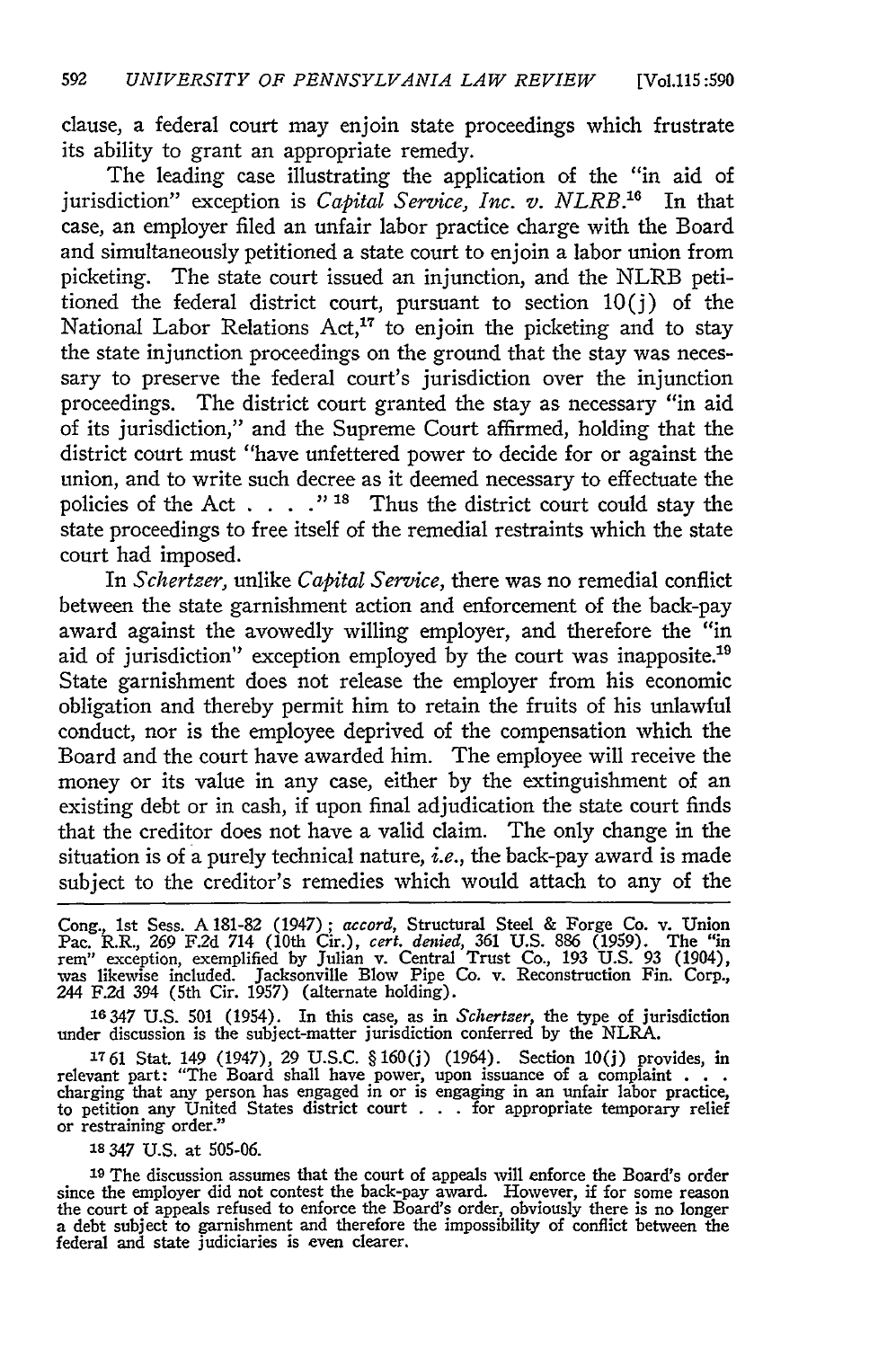employee's property in the state.<sup>20</sup> In no sense can this change be deemed to be of such magnitude as to deprive the federal court of jurisdiction. Indeed, the whole issue is somewhat academic since not even the Board contends that the creditor could not sue the employee directly after he has received the money. Thus under the facts of *Schertzer*, the "in aid of jurisdiction" exception cannot justify the stay of the state garnishment proceedings.

The third exception to section 2283-to "protect or effectuate" the judgments of a federal court-is directed to the specific problem of state court relitigation of matters previously adjudicated **by** the federal courts.<sup>21</sup> Thus a state court may be enjoined from overturning a federal judgment. This exception, despite the Second Circuit's invocation of the appropriate language, is inapplicable to *Schertzer* because in that case the federal court had not yet rendered a judgment.<sup>22</sup> If the court meant only to protect judgments which it might choose to render, the considerations are identical to those discussed above under the "in aid of jurisdiction" exception.

Thus neither of the grounds given by the court justify the result in *Schertzer.* Under section 2283, however, there is one additional ground for granting a stay of state court proceedings-an express congressional authorization. While the National Labor Relations Act does not expressly authorize the district courts or the courts of appeals to enjoin state proceedings, the absence of such language does not necessarily mean that this exception is inapplicable.<sup>23</sup> Prior to the enactment of section 2283, many acts of Congress were interpreted by the courts as implied authorizations for staying state proceedings,<sup>24</sup> and the express authorization exception, despite the obvious clarity of the language, embodies these implied exceptions. $25$  For example, the

2o Generally speaking, it is one of the policies of the National Labor Relations Act . . **.** to require an employer to compensate employees in money for any loss in wages suffered by them as a result of any one or more of the defined unfair labor practices. It is the policy of Massachusetts, evidently to subject wages above a fixed minimum sum and subject to the safeguard of judicial scrutiny, to the payment of a wage earner's just debts. . **..** We see no necessary collision between these policies nor have we heard any cogent reason advanced by the Board why this Court should grant the relief which it seeks to protect an alleged debtor-employee from the operation of the state policy.

NLRB v. Underwood Machinery Co., 198 F.2d 93, 95 (1st Cir. 1952), *overruled,* NLRB v. Ozanne, Inc., 307 F.2d 80 (1st Cir. 1962) (per curiam). 21 Reviser's Notes, H.R. **REP.** No. 308, 80th Cong., 1st Sess. A 181-82 (1947);

<sup>21</sup> Reviser's Notes, H.R. REP. No. 308, 80th Cong., 1st Sess. A 181-82 (1947); *accord*, Jackson v. Carter Oil Co., 179 F.2d 524 (10th Cir. 1950).

22 **360** F.2d at 153.

<sup>23</sup> Amalgamated Clothing Workers v. Richman Bros. Co., 348 U.S. 511, 516 (1955) (dictum).

**24** See generally Comment, *Injunction by Federal Court Against State Court Interference With NLRB Back Pay Order,* **52** YALE L.J. 150 (1942); Note, *Federal Power to Enjoin State Court Proceedings,* 74 HARv. L. REV. *726,* 730-31 (1961). <sup>2</sup>

'-Revisers' Notes, H.R. **REP.** No. 308, 80th Cong., 1st Sess. A 181-82 (1947); accord, Amalgamated Clothing Workers v. Richmond Bros. Co., 348 U.S. 511, 514 (1955). See generally Note, *Incompatibility-the Touchstone of Section 2283; Express Authorization Exception,* 50 **VA.** L. **REv.** 1404, 1408-14 (1964),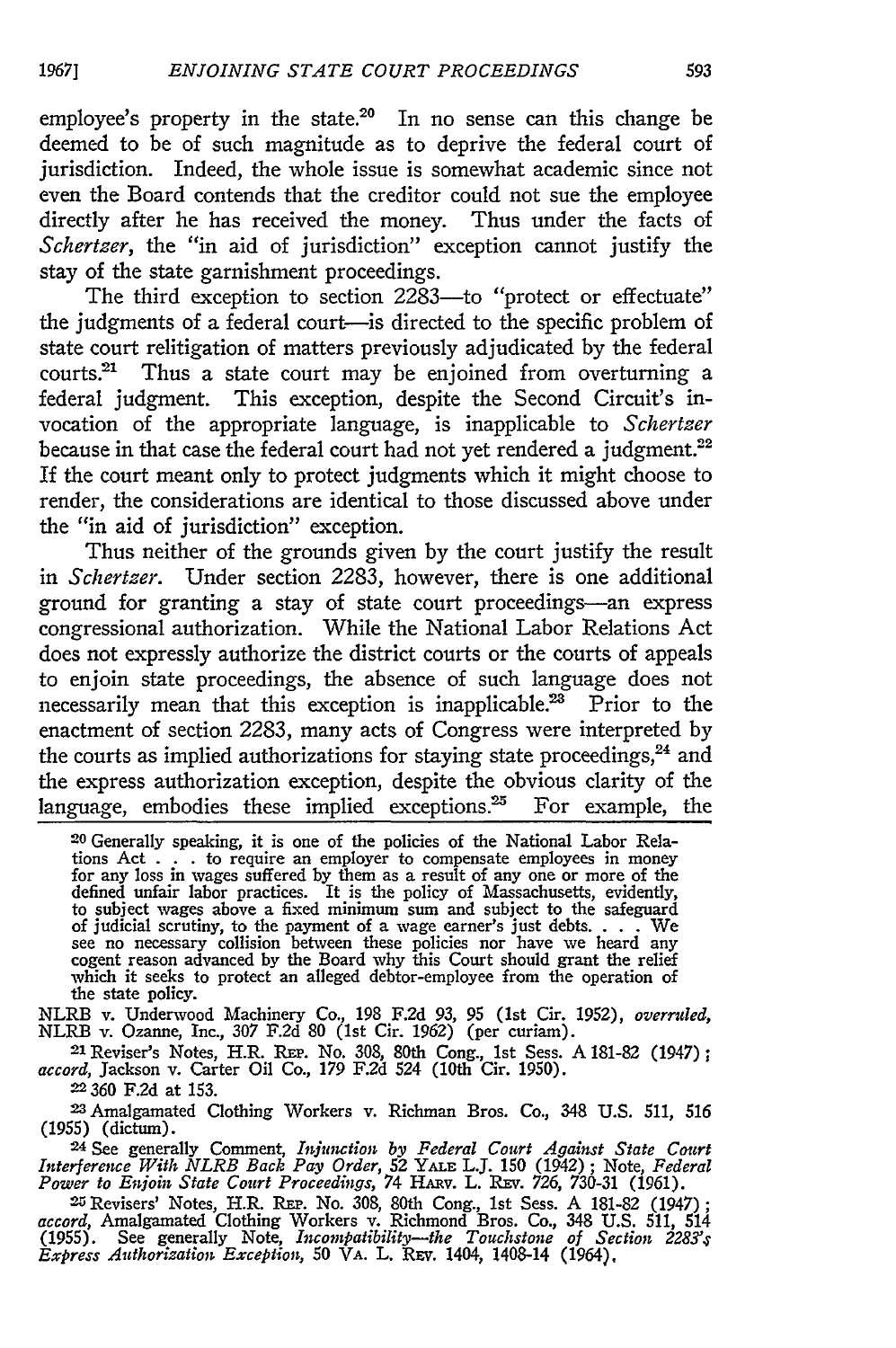Frazier-Lemke Act of 1933 **26** provided that once a farmer had filed a bankruptcy petition in federal court, the farmer and his property shall be subject to the "exclusive jurisdiction of the court," and that proceedings with respect to that adjudication shall not be maintained in any other tribunal. There was no *express* provision for an injunction; **27** nonetheless, it is clear that the act operated as an implied exception. As the Supreme Court stated in *Kalb v. Feuerstein <sup>2</sup> :*

If Congress has vested in the bankruptcy courts exclusive jurisdiction over farmer-debtors and their property, and **. . .** withdrawn [it] from all other courts . **. .** its Act is the supreme law of the land which all courts-state and federalmust observe. The wisdom and desirability of an automatic statutory ouster of jurisdiction **. .** . were considerations for Congress alone.<sup>29</sup>

Similarly, the Shipowners Act of 1851<sup>30</sup> provides only that once a shipowner deposits with the court a sum equal to the value of his interest in the ship, "all claims and proceedings against the owner with respect to the matter in question shall cease." This clause has been held to authorize, by implication, a stay of state proceedings.<sup>31</sup>

Clearly the National Labor Relations Act does not present as strong a case for finding an implied exception as do the above statutes. The NLRA does not expressly prohibit proceedings in other tribunals once the court of appeals has taken jurisdiction for enforcement <sup>32</sup> or review <sup>33</sup> of a Board order, or once the district court has taken jurisdiction of a proceeding for a temporary injunction. $34$  The NLRA does provide, however, that only the federal district courts may

**<sup>2647</sup>**Stat. 1473. <sup>2</sup> <sup>7</sup> An express provision was later added. 49 Stat. 944 (1935), as amended, 11 U.S.C. § 203(s) (2) (1958). Although there are no cases after the adoption of § 2283 in 1948, it would seem that the exception survived. Note, *Incompatibility—the Touchstone of Section 2283's Express Authorization Excepti* 1409 (1964). See Revisers' Notes, H.R. REP. No. 308, 80th Cong., 1st Sess. A 181-82 (1947).

**<sup>28308</sup>**U.S. 433 (1940). *291d.* at 439 (dictum).

**30 9** Stat. 635, as amended, 46 U.S.C. § 185 (1964).

**<sup>3</sup> <sup>1</sup>**Beal v. Waltz, 309 F.2d 721, 724 (5th Cir. 1962).

**32** Section 10(e), 61 Stat. 147 (1947), 29 U.S.C. § 160(e) (1964):

The Board shall have power to petition any court of appeals of the United States . . . for the enforcement of such order . . . . Upon the filing of such petition, the court . . . shall have jurisdiction of the proceeding . . . . [T]he jurisdiction of the court shall be exclusive . . . . **<sup>33</sup>**Section 10(f), 61 Stat. 148 (1947), 29 U.S.C. § **160(f)** (1964):

Any person aggrieved by a final order of the Board . . . may obtain a review of such order in any United States court of appeals . **. .** . Upon the filing of such petition, the court shall proceed in the same manner as in the case of an application by the Board under subsection (e) of this section, and shall have the same jurisdiction . **. ..**

**<sup>34</sup>**Section 10(j), 61 Stat 149 (1947), 29 U.S.C. § 160(j) (1964). See note 17 *supra.*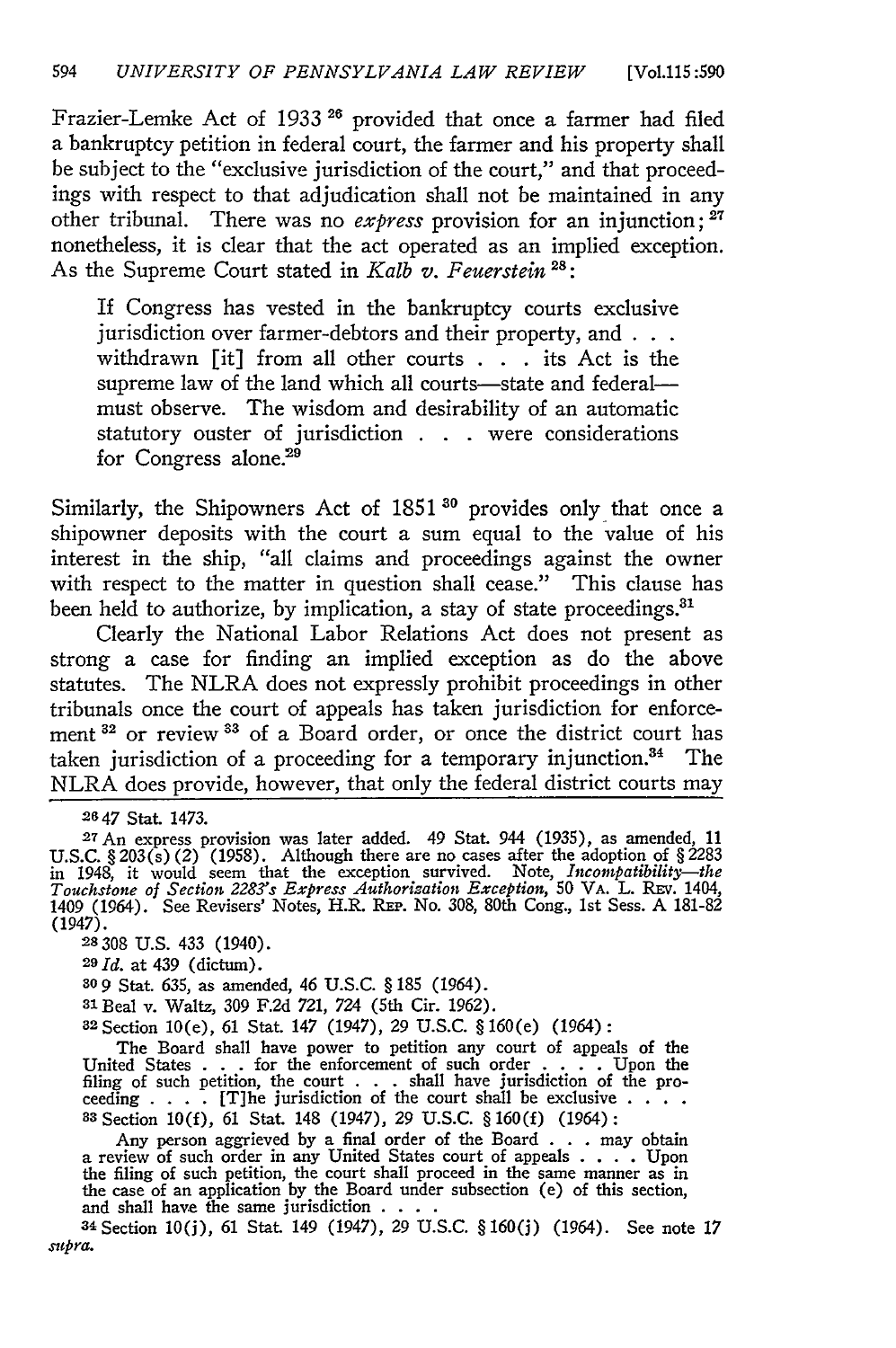consider Board petitions for a temporary restraining order,<sup>35</sup> and that the jurisdiction of the courts of appeals for review and enforcement "shall be exclusive." <sup>36</sup> Thus preemption would seem to provide a rational ground for implying an exception to the general rule of section 2283.

In *Amalgamated Clothing Workers v. Richman Bros. Co.*<sup>37</sup> however, the Supreme Court rejected the position that preemption impliedly authorized federal courts to enjoin state proceedings.<sup>35</sup> In *Richman,* an employer brought an action in state court to enjoin a union from picketing, and neither he nor any other interested party filed an unfair labor practice charge with the Board. The state court enjoined the picketing despite the union's objection that, under the NLRA, only the Board could seek such relief, and only in a federal court. The union, therefore, with the Board filing a brief as amicus curiae, brought an action in the district court to enjoin the state proceedings, urging preemption. The district court refused to grant the injunction, and the Supreme Court affirmed. Mr. Justice Frankfurter, writing for the majority, recognized that the real issue in the case was not protection of the district court's jurisdiction but protection of the prospective jurisdiction of the Board.<sup>39</sup> Nonetheless, the Court held, in effect, that preemption as an implied authorization for a stay of state proceedings was not the method Congress had prescribed for protecting the Board's jurisdiction.<sup>40</sup> Mr. Justice Frankfurter reasoned that the preemption argument was based on the fallacious assumption that Congress intended to authorize injunctions because the state courts could not adequately protect federal rights, and that judicial history clearly demonstrated that state courts, subject to review by the Supreme Court, were perfectly competent to vindicate federal rights.41 This being so, a stay of state proceedings would

*35 Ibid.*

**36** Section 10(e), 61 Stat. 147 (1947), **29** U.S.C. §160(e) (1964). See notes 32 & **33** *stpra.*

**<sup>37</sup>**348 U.S. 511 (1955). *38Id.* at 515; *accord,* T. Smith & Son v. Williams, 275 F.2d 397 (5th Cir. 1960); H. J. Heinz Co. v. Owens, 189 F.2d 505 (9th Cir. 1951), *cert. denied,* 342 U.S. 905 (1952); International Union of Operating Eng'rs v. William D. Baker Co., 100 F. Supp. **773** (E.D. Pa. 1951).

**<sup>39</sup>**348 U.S. at 520.

<sup>40</sup> 1n Bowles v. Willingham, 321 U.S. 503 (1944), a case arising under the Emergency Price Control Act, 56 Stat. 23 (1942), the Supreme Court upheld the issuance of a stay of state proceedings on the ground that the EPCA preempted the dispute that was being adjudicated in the state court. *Bowles,* however, seems dis-tinguishable from *Richmin* because in *Bowles* a complaint was filed with the Price Administrator who was thus able to impart jurisdiction to the federal district court<br>by petitioning for an injunction to restrain Mrs. Willingham from violating the<br>EPCA. Section 205(a), 56 Stat. 33 (1942). Conversely, in failed to obtain. Capital Service, Inc. v. NLRB, 347 U.S. 501 (1954). 41348 **U.S.** at 518.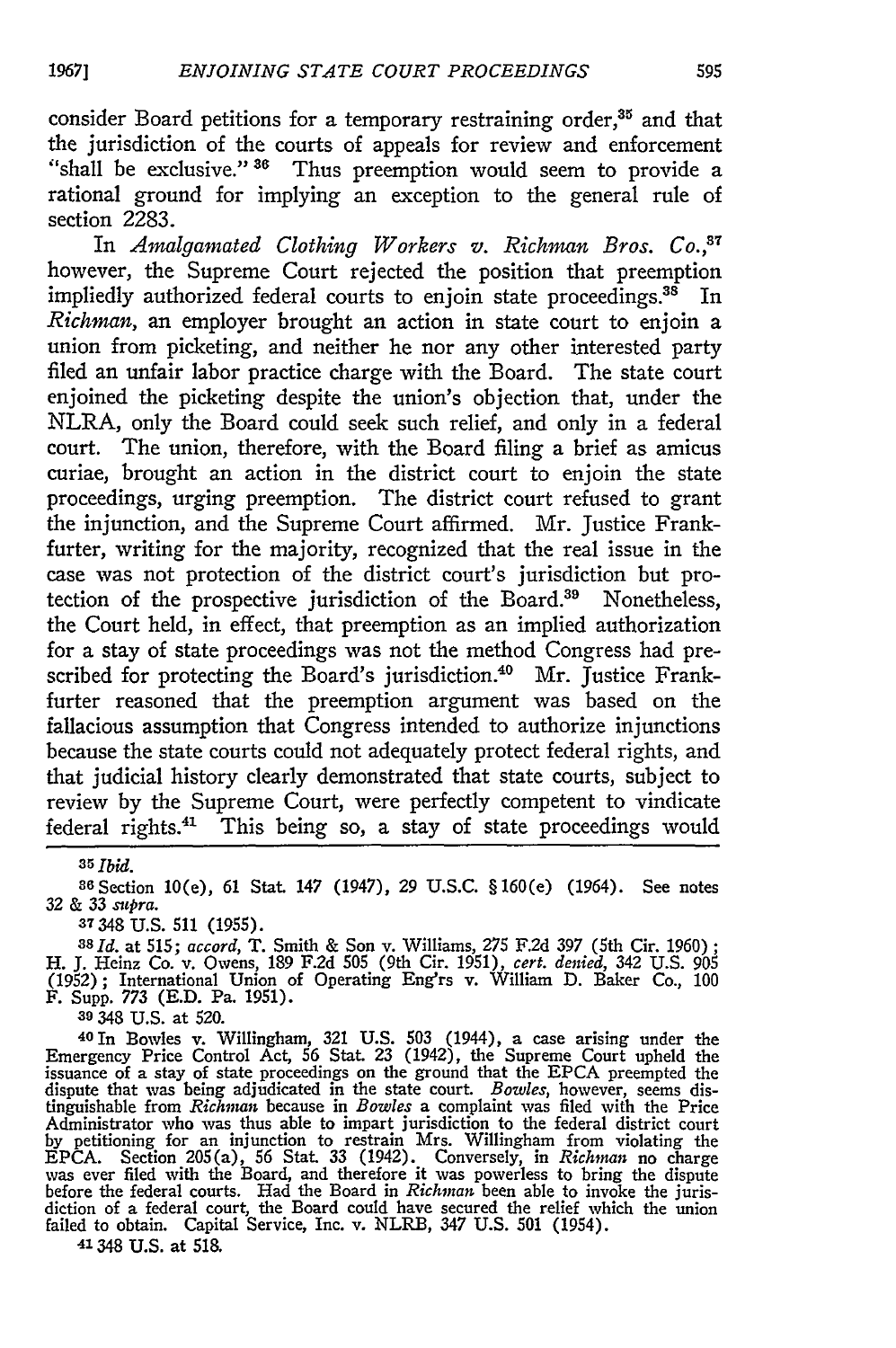create the friction and discord which section 2283 was designed to avoid without any concomitant benefit. Section 2283, therefore, should be interpreted narrowly and "not [as] a statute . **.** . conveying a broad general policy for appropriate *ad hoc* application." <sup>4</sup>

In *Richman*, Mr. Justice Frankfurter stated that although the preemption argument could not be used to protect the Board's jurisdiction, the Board could utilize the *Capital Service* technique.<sup>48</sup> That is, where the Board can impart jurisdiction to a federal court under either section  $10(e)$  or section  $10(j)$  of the NLRA, it may petition that court for a stay of state proceedings on the ground that it is necessary in aid of the court's jurisdiction.<sup>44</sup> The problem in *Richnan,* however, was that the Board was unable to impart such jurisdiction. No charge had been filed with the Board, and therefore it was unable to initiate section  $10(j)$  proceedings for a temporary restraining order in the district court; similarly it could not render an order and petition the court of appeals for enforcement as provided by section  $10(e)$ . Therefore, the Court held that the state proceedings could not be enjoined.

Thus the rule which emerges from *Richnan* is that neither the Board nor a private party may obtain an injunction against state proceedings on the ground that the NLRA preempts the dispute in favor of the Board and the federal courts, but that the Board may protect its jurisdiction only where it can impart jurisdiction to a federal court and where the state proceeding threatens the jurisdiction of that federal court. Without quarreling with Mr. Justice Frankfurter's finding of what Congress intended,<sup>45</sup> it is apparent that the *Richman* decision has two detrimental effects. First, in a limited number of cases-such as *Richman-a* party to a labor dispute will be able to circumvent the remedial procedures outlined in the NLRA. If no charge is filed with the Board, neither the Board nor a private party can protect the Board's prospective jurisdiction, and therefore, if the state court refuses to recognize a defense based on preemptionpossibly because preemption, while existing, may not be that clear-the state suit would have to run its course with the Supreme Court ultimately deciding that the state court lacked jurisdiction. The whole process could easily take a number of years and if, as in *Richman,* the issue is the propriety of the state court's injunction against union picketing, time rather than a judicial decree will have decided the dispute.<sup>46</sup> Mr. Justice Frankfurter recognized this problem in *Rich*-

**-3** 348 U.S. at 517.

*<sup>42</sup> Id.* at 515-16. It is interesting to note that two years later the Supreme Court found an implied exception where the United States, as a party, sought an injunction. Leiter Minerals, Inc. v. United States, 352 U.S. 220 (1957).

*<sup>44</sup> Id.* at 520.

*<sup>45</sup>* See generally Kochery, *Conflict of Jurisdiction: 28 U.S.C. § 2283 and Exchsive Federal Jurisdiction,* 4 BuFrALo L. REv. 269 (1955). *46* Cox & BOK, **CASES ON** LABOR LAW 100 (6th ed. 1965).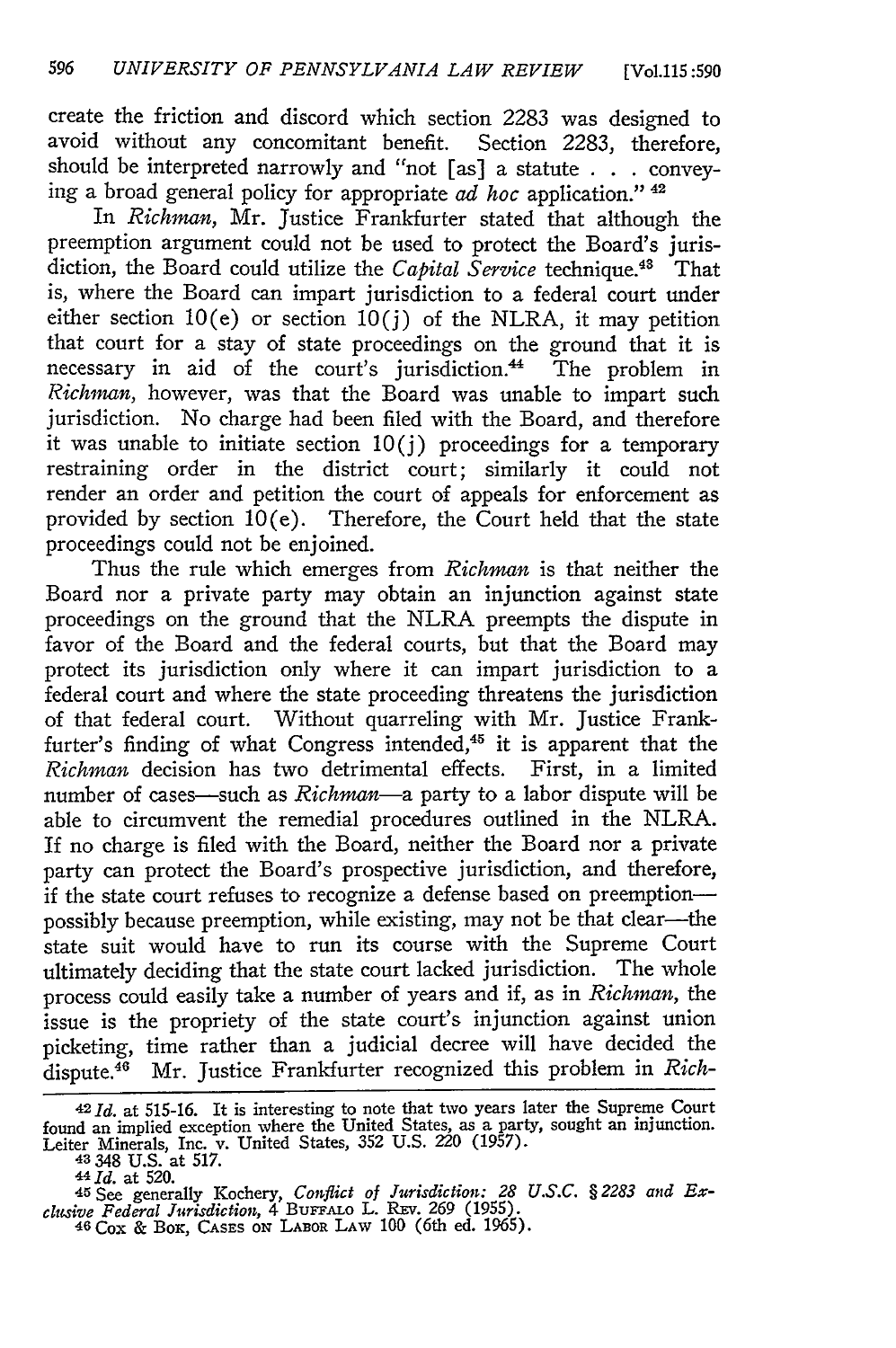*man,* but declared that "insofar as a penumbral region must remain between state and federal authority . . . state litigation must, in view of § 2283, be allowed to run its course  $\ldots$  .  $\cdot$  <sup>47</sup>

The second major problem arising out of the *Richman* decision is that it prescribes a technique for protecting the *Board's* jurisdiction whereby the arguments and the court's analysis *must* be made in terms of the *federal court's* jurisdiction. This approach distorts the issues and makes clearly reasoned opinions nearly impossible. For example, in *Capital Service* the problem was not that the state action frustrated the district court's power to issue a temporary restraining order; the real question was whether a party, having filed a charge with the Board, could frustrate the Board's jurisdiction by bringing the case before a state tribunal. The statement of the Supreme Court in *Capital Service* that the district court must have "unfettered" power to decide for or against the union is rather meaningless in that the district court granted precisely the same remedy as the state court; *i.e.,* it enjoined the union picketing. Similarly, the issue that should have been considered in *Schertzer* was whether the state garnishment action so interfered with the Board's administrative procedures as effectively to frustrate the Board's jurisdiction over the awarding of back pay in the unfair labor practice dispute before it. *Richman,* however, by allowing a federal court to protect the *Board's* jurisdiction only where that protection can be justified in terms of the *court's* jurisdiction, led to an invocation of the "in aid of jurisdiction" exception where it was obviously inappropriate, and to a complete failure to justify adequately the injunction in terms of the Board's jurisdiction. Thus, *Schertzer* is one of the clearest cases demonstrating the distorting effects of *Richman.*

The deleterious effects of *Richman* demonstrate the need for an amendment to the NLRA. The amendment must enable the Board to seek an injunction against state proceedings which allegedly have the effect of frustrating the Board's prospective jurisdiction, as in *Richman,* or jurisdiction which the Board has already assumed, as in *Capital Service* and *Schertzer.* The amendment might read as follows:

A district court, upon application **by** the National Labor Relations Board, may restrain any party from instituting or prosecuting any proceeding in any state court, where the effect of that proceeding is the avoidance or frustration of the National Labor Relations Board's jurisdiction under this act. The filing of an unfair labor practice charge with the Board shall not be a prerequisite to the application for the restraining order.

In relation to section 2283, this amendment would permit injunctions to be granted as "expressly authorized **by** Act of Congress."

<sup>47</sup>348 **U.S.** at 521.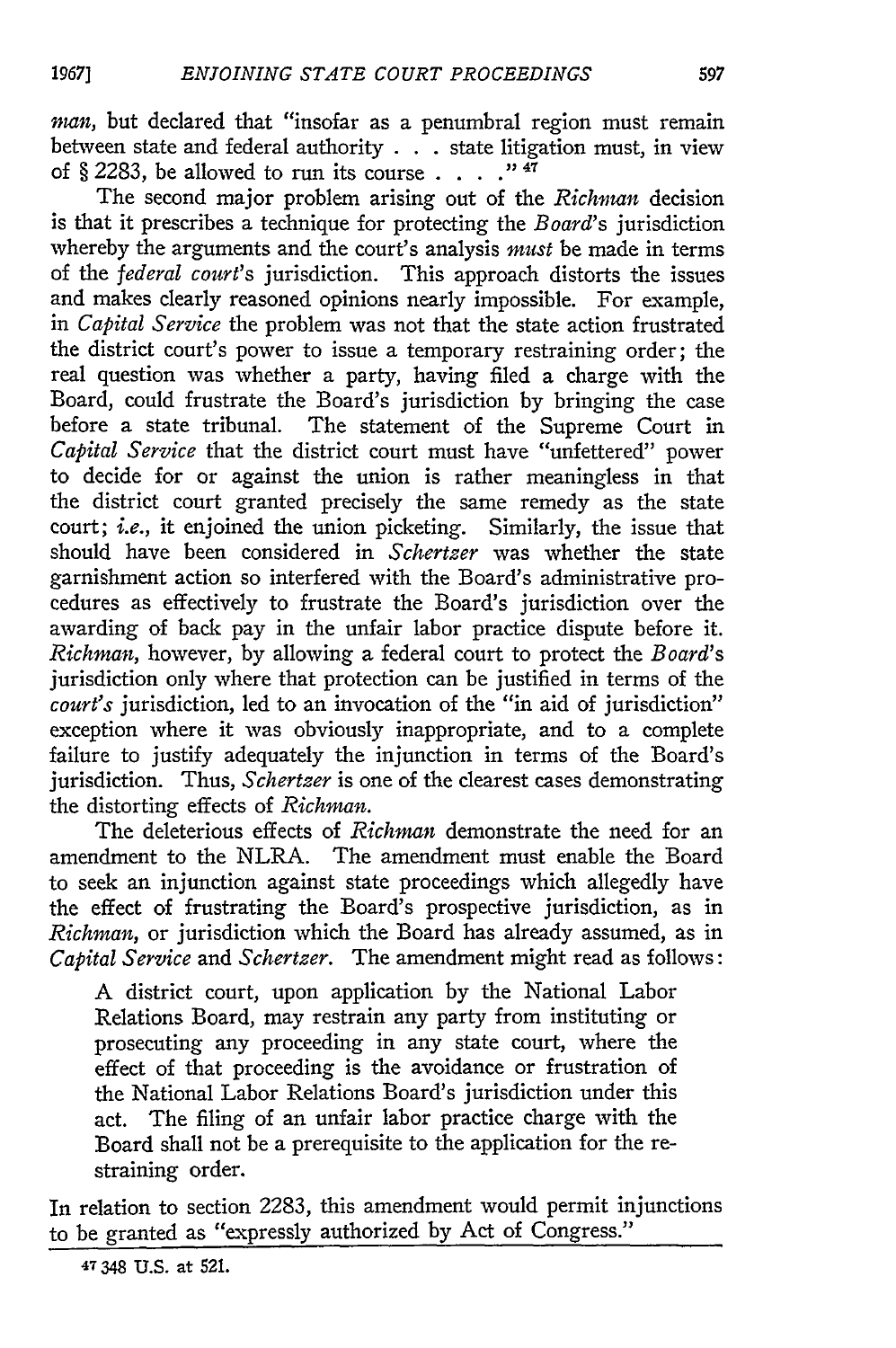Had the above amendment been in effect at the time of the *Schertzer* case, the lines of analysis would have been very different. The Board would have brought suit in a district court to enjoin the state proceedings, and the focus of the district court's inquiry-far from examining a threat to its own jurisdiction-would have been whether the state garnishment action so interfered with the Board's administrative procedures as to frustrate the relief which the Board would grant in the back-pay controversy. On the facts of *Schertzer,* three arguments could be advanced as to interference with Board procedures: compliance with the Board's order will be delayed until the conclusion of the state action; the Board's fiduciary role in enforcing back-pay awards would compel it to investigate and appraise the claims of the various creditors; and the Board would be enmeshed in controversy outside of the scope of the act. $44$ 

However, even if the NLRA were amended as suggested above, a district court should not issue an injunction in a case whose facts were like those in *Schertzer.* The argument that state garnishment would delay compliance with the Board's order is untenable in that it assumes that "compliance" with the Board's order results only when the amount of the award, in cash, is in the hands of the employee. The employee is not a ward of the Board, entitled to special consideration, and the Board has no interest in the garnishment suit. The Board's interest is satisfied when the employer gives up the economic benefit of the money in question, in favor of the employee, whether or not that sum immediately becomes subject to the claims of creditors.

The second and third arguments of the Board, that it would be compelled to investigate claims and to become enmeshed in controversies outside the scope of the NLRA, really reduce themselves to the contention that the limited time and resources of the Board and its personnel will be wasted on administrative necessities arising out of the state garnishment action to the detriment of Board activities in areas more vital to labor relations. Obviously, the Board will not have to weigh conflicting creditor claims; it need only require that the garnishor give the NLRB timely notice of the garnishment proceeding. Thereafter, a clerk will have to make a record of the garnishment action, and months or years later, upon final adjudication of the garnishment action, the back-pay award will have to be recorded as paid. It cannot be denied that this procedure is somewhat of a burden upon the Board's administrative processes. However, the proper test for the issuance of an injunction against a state court is not the administrative convenience of the Board. The test is whether the administrative burdens are so great as to frustrate the Board's

**<sup>4</sup> <sup>8</sup>**Brief for Petitioner, **pp. 5-6,** NLRB **v.** Schertzer, **360 F.2d 152 (2d** Cir. *1966);* **cf.** Phelps Dodge Corp. v. NLRB, **313** U.S. **177** (1941).